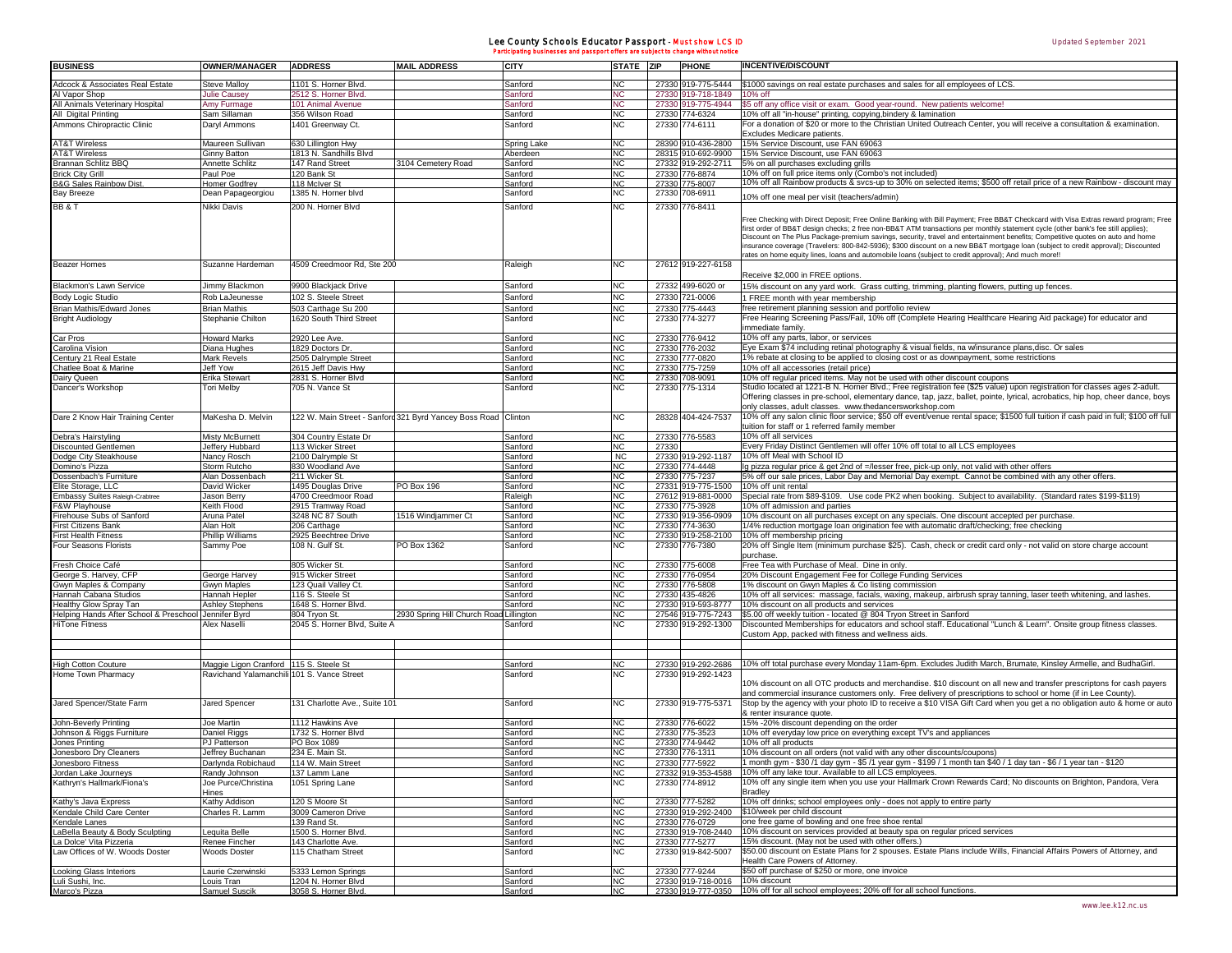## Lee County Schools Educator Passport - Must show LCS ID Participating businesses and passport offers are subject to change without notice

| Martin Eye Associates                           | Dr. Alex Martin                              | 2805 S. Horner Blvd                                  |                                        | Sanford      | <b>NC</b> |       | 27332 776-1012             | 30% discount on frames & lenses; \$105 for established patient exam, \$110 for new patient exam                                                                                                                                                                                      |
|-------------------------------------------------|----------------------------------------------|------------------------------------------------------|----------------------------------------|--------------|-----------|-------|----------------------------|--------------------------------------------------------------------------------------------------------------------------------------------------------------------------------------------------------------------------------------------------------------------------------------|
|                                                 |                                              |                                                      |                                        |              |           |       |                            |                                                                                                                                                                                                                                                                                      |
| Mary Kay Cosmetics                              | Becky Pool, Consultant 791 Hancock Road      |                                                      |                                        | Cameron      | <b>NC</b> |       | 28326 919-819-5485         | 10% discount on all products                                                                                                                                                                                                                                                         |
| Mattress Store of Sanford                       | Randy Counter                                | 1803 Hawkins Avenue                                  |                                        | Sanford      | <b>NC</b> |       |                            | 27330 919-775-1357 10% Discount on Temper-Pedic, Serta I Comfort, and Serta I Series                                                                                                                                                                                                 |
| Meineke                                         | <b>Rick Affronti</b>                         | 1508 Tramway Road                                    |                                        | Sanford      | <b>NC</b> |       |                            | 27332 919-774-1134 10% off service and parts (exception: \$19.95 oil change not included)                                                                                                                                                                                            |
| Midway Tire and Auto, Inc.                      | Craig Dowler/Randy                           | 1518 Westover Dr                                     |                                        | Sanford      | NC        |       | 27330 774-1944             |                                                                                                                                                                                                                                                                                      |
|                                                 | Lanier                                       |                                                      |                                        |              |           |       |                            |                                                                                                                                                                                                                                                                                      |
|                                                 |                                              |                                                      |                                        |              |           |       |                            | 10% discount on services; excludes tires and inspections                                                                                                                                                                                                                             |
| Modern Woodmen                                  | Michael Kelly                                | 4043 Timber Wolf Circle                              |                                        | Sanford      | NC        |       | 27332 919-218-4503         | Able to provide unique youth education programs to all potential clients/members. Offering a discounted managed<br>account fee of 0.85%-1%. Ask for a free advising and planning for life appointment.                                                                               |
| Morningkind by Kimberly                         |                                              | 5320 Womack Road                                     |                                        | Sanford      | NC        |       | 27330 919-774-5630         |                                                                                                                                                                                                                                                                                      |
|                                                 | Kim Bollinger                                |                                                      |                                        |              |           |       |                            | Reguar price - \$18.50 with ornament stand. \$13.50 without stand. Your price for ornament with stand - \$16.00. Your price                                                                                                                                                          |
| Mrs. Lacy's                                     | Faye G. Schulz                               | 405 Carthage St                                      |                                        | Sanford      | NC        |       | 27330 777-6787             | \$1.00 off dessert - in house                                                                                                                                                                                                                                                        |
| Nathan Hwang Real Estate                        | Nathan Hwang                                 | 5511 Ramsey Stl, Ste 100                             | 6404 Gatwick Rd.                       | Fayetteville | NC        |       | 28311 910-624-1240         | Receive Lenders Credit for closing exp. w/preferred lender for the buyers and offer free Market Activity Report on your<br>home                                                                                                                                                      |
| Nelson & Nelson Chirop                          | Dr. Gary Nelson                              | 1660 S. Horner Blvd                                  |                                        | Sanford      | <b>NC</b> |       | 27330 777-9999             | We accept ALL insurance companies' In Network provider coverage. If we are not a provider of your insurance, we will<br>accept your current In Network coverage as a courtesy to you.                                                                                                |
| Nutrishop Sanford                               | <b>Steve Dinkins</b>                         | 3264 NC Hwy 87 S                                     |                                        | Sanford      | <b>NC</b> |       | 27332 919-777-6553         | 15% off all non-sale items                                                                                                                                                                                                                                                           |
| Office Max                                      | Rosanna Williams                             | 856 Spring Lane                                      |                                        | Sanford      | <b>NC</b> |       | 27330 708-5323             | \$10 reward for every \$75 in purchases by quarterly gift card redeemed via internet account (Maxperks for Teachers).                                                                                                                                                                |
|                                                 | Dianne Foushee                               | 1701 Broadway Rd                                     |                                        |              | <b>NC</b> |       | 27330 258-5188             | 1 mth \$40, 3 mths \$99, 6 mths \$159, 1 yr \$300 - can bank draft 1 year @ \$25/mo., no registration fee (ever)                                                                                                                                                                     |
| Olympic Fitness Club                            |                                              |                                                      |                                        | Sanford      |           |       |                            |                                                                                                                                                                                                                                                                                      |
| Osborn Gambale Beckley & Budd                   | Joe Budd                                     | 410 N. Boylan Ave.                                   |                                        | Raleigh      | NC        |       | 27603 919-373-6422         | 25% off estate planning services including durable powers of attorney, health care powers of attorney, wills, revocable<br>living trusts, and irrevocable trusts.                                                                                                                    |
|                                                 |                                              | 2681 Hickory House Rd                                |                                        |              |           |       | 27332 336-290-3235         | Discounts given to LCS employees. \$20 off power washing, etc.                                                                                                                                                                                                                       |
| Paint Pros Plus, Inc.                           | Danny R. Wilson                              |                                                      |                                        | Sanford      | NC        |       |                            |                                                                                                                                                                                                                                                                                      |
| <b>Picture Perfect Framing</b>                  | Randy Angel                                  | 3321 Cemetery Rd.                                    |                                        | Sanford      | NC        |       | 27332 774-1561             | 20% off Custom Framing                                                                                                                                                                                                                                                               |
| Pipeworx Plumbing, Inc.                         | <b>Weston Coggins</b>                        | PO Box 754                                           |                                        | Sanford      | NC        | 27331 |                            | 10% off entire bill. Maximum of \$2,500 -- \$250 off.                                                                                                                                                                                                                                |
| <b>OMV Financial</b>                            | Chet Mann                                    | 129 Chatham Street                                   |                                        | Sanford      | NC        |       | 27330 777-0114             | 20% Discount on Lender Closing Costs for All School Employees                                                                                                                                                                                                                        |
| Purrfect Fragrance                              | Tony L. Smith                                | 5005 Simpson Drive                                   |                                        | Sanford      | NC        |       | 27330 356-7989             | Offer for Teachers/Administrators only: A 10% discount is given on all perfume and cologne. Brands include: Burberry,                                                                                                                                                                |
|                                                 |                                              |                                                      |                                        |              |           |       |                            | Juicy Couture, Lacoste, Hugo Boss, etc. Prices are already a fraction of retail. Located in the Shops of Steele Street in<br>Downtown Sanford.                                                                                                                                       |
| Quail Ridge Pool/Tennis                         | Martin Bryant                                |                                                      |                                        |              |           |       | 770-5313                   | Several discounted membership options available. Benefits include full pool and tennis court privileges and free pool<br>party once a year. Limited number available.                                                                                                                |
| Quality Tint & Detail                           | <b>Brent Barker</b>                          | 2605-C Fayetteville St.                              |                                        | Sanford      | NC        |       | 27332 776-5888             | 10% discount on any auto detail work including wash, wax, shampoo of interior. 10% discount on window tinting<br>including automotive, residential and commercial.                                                                                                                   |
| <b>Quick Bites</b>                              | Jennifer G. Pascarella   1907 Bragg Street   |                                                      |                                        | Sanford      | <b>NC</b> |       | 27330 292-1690             | 10% off food purchase. Dine in only.                                                                                                                                                                                                                                                 |
|                                                 |                                              |                                                      |                                        |              |           |       |                            |                                                                                                                                                                                                                                                                                      |
| Redi Print                                      | Galen Decker                                 | 221 Carthage St                                      |                                        | Sanford      | <b>NC</b> |       | 27330 774-9641             | 10% off all "in-house" printing, color & B/W copies, bindery and lamination                                                                                                                                                                                                          |
| Roasted & Toasted                               | Fritz Diedrich                               | 3078 S. Horner Blvd                                  |                                        | Sanford      | <b>NC</b> |       | 27332 910-528-5541         | \$1 off of any order per day. Delivery orders not included.                                                                                                                                                                                                                          |
| Rodan + Fields Consultant Amy Godwin Amy Godwin |                                              | 231 Covert Road                                      |                                        | Sanford      | <b>NC</b> |       | 27330 919-777-3441         | 10% off                                                                                                                                                                                                                                                                              |
| S&L Bargain Depot                               | Sue Happ                                     | 1000 N. Horner Blvd                                  | 355 Bogie Landing Drive, Lilli Sanford |              | <b>NC</b> |       | 910-890-2260               | 10% off                                                                                                                                                                                                                                                                              |
| Sage Brush Steakhouse                           | Sandra D. Guy                                | 2100 Dalrymple Street                                |                                        | Sanford      | <b>NC</b> |       | 27330 775-3339             | Free appetizer with purchase of two Adult entrees - maximum discount of \$7.99.                                                                                                                                                                                                      |
|                                                 |                                              |                                                      |                                        |              |           |       |                            |                                                                                                                                                                                                                                                                                      |
| San Felipe                                      | Antonio Colin                                | 1706 S. Horner Blvd                                  |                                        | Sanford      | <b>NC</b> |       | 27330 777-2741             | 10% off Monday-Friday; Not valid with specials                                                                                                                                                                                                                                       |
| Sandhills Orthodontics                          | <b>Brittany Oldham</b>                       | 1129 Carthage Street                                 |                                        | Sanford      | <b>NC</b> |       | 27330 919-718-9188         | 10% off treatment for teachers and teacher assistants; 5% off treatment for their children                                                                                                                                                                                           |
| Sandra's Bakery                                 | Sandra Duty                                  | 225 Wicker Street                                    |                                        | Sanford      | NC        |       | 27330 775-1467             | Free Coffee or Soft Drink with the purchase of a dozen donuts. Limit one per customer.                                                                                                                                                                                               |
| Sanford Pharmacy                                | <b>Privakant Patel</b>                       | 1720 S. Horner Blvd                                  |                                        | Sanford      | NC        |       | 27330 919-292-616          | 10% discount on over the counter medicine                                                                                                                                                                                                                                            |
| Sanford Real Estate                             | John Ramsperger                              | 304 N Horner Blvd                                    |                                        | Sanford      | <b>NC</b> |       | 27330 708-5100             | Free Market Analysis of Your Home; Free Homebuyer Tour of Sanford and Lee County                                                                                                                                                                                                     |
| Sanford Squids                                  | Greg Huff                                    | 363 Dublin Drive                                     |                                        | Sanford      | NC        |       | 27330 770-3862             | 10% discount for Swimming Lessons; 10 % discount for Registration Fees for summer and year-round swim teams.<br>Contact: coach@sanfordsquids.com or 770-3862. Website: www.sanfordsquids.com                                                                                         |
| Sanford Yoga & Community Center                 | Mike Knapp                                   | 126 W. Main Street                                   |                                        | Sanford      | <b>NC</b> |       | 27330 919-637-5813         | First class free of charge                                                                                                                                                                                                                                                           |
|                                                 |                                              |                                                      |                                        |              |           |       |                            |                                                                                                                                                                                                                                                                                      |
| Select Physical Therapy                         | 1832 Doctors Drive                           |                                                      |                                        | Sanford      | <b>NC</b> |       | 27330 919-274-7634         | 10% off retail Biofreeze. Complimentary biofreeze for new patients.                                                                                                                                                                                                                  |
| Shops of Steele Street                          | Joni Martin                                  | 102 S. Steele Street                                 |                                        | Sanford      | NC        |       | 27330 777-6959             | 10% off storewide for all employees. 25 different shops to choose from.                                                                                                                                                                                                              |
| <b>SNR Express</b>                              | <b>Steve Staley</b>                          | 2629 Dalrymple                                       |                                        | Sanford      | NC        |       | 27330 775-6060             | There is a 15% off regular monthly rates and no initiation fees. Rates are based on a 6-month contract to be auto drafted<br>from either a credit card or back account.                                                                                                              |
| Sprint                                          | William Cummings                             |                                                      | 6000 Fairview Lane STE 1400 Charlotte  |              | NC        |       | 28210 910-431-1350         | Sprint offers educators a discount on most data plans. The standard discount is 15%. Restrictions apply - please see<br>store for discount.                                                                                                                                          |
|                                                 |                                              |                                                      |                                        |              | <b>NC</b> |       | 27332 919-776-2453         | 10% off                                                                                                                                                                                                                                                                              |
| Storm Endurance<br><b>Sweet Dreams</b>          | Charlie Storm<br>Keith Moneymaker            | 2499 Jefferson Davis Hwy<br>2901 S. Horner Blvd.     | 150 Commerce Avenue, Sout Sanford      | Sanford      | NC        |       | 27330 910-246-2233         | Pair of memory foam pillows (\$138 value) or free white glove delivery (\$150 value) with any purchase over \$499<br>(normally \$799 minimum)                                                                                                                                        |
| Tan N Style                                     | <b>Emily Hicks</b>                           | 1121 Spring Lane                                     |                                        | Sanford      | <b>NC</b> |       | 27330 919-718-0686         | 10% off any purchase (Must display ID)                                                                                                                                                                                                                                               |
|                                                 |                                              |                                                      |                                        |              |           |       |                            |                                                                                                                                                                                                                                                                                      |
| <b>Taylor Automotive</b>                        | <b>Tracy Magill</b>                          | 1007 Hawkins Avenue                                  |                                        | Sanford      | NC        | 27330 |                            | 15% discount - \$50 maximum discount; excludes tires, batteries and inspections                                                                                                                                                                                                      |
| Ted's Flower Basket                             | <b>Edward Coggins</b>                        | 111 S. Vance St.                                     |                                        | Sanford      | <b>NC</b> |       | 27330 775-7144             | 10% off on local orders of \$20 or more                                                                                                                                                                                                                                              |
| <b>Temple Theatre</b>                           | Peggy Taphorn                                | PO Box 1391                                          |                                        | Sanford      | NC        |       | 27331 774-4155             | \$4 Discount on all Mainstage Production Adult Tickets; not valid on special events or season tickets                                                                                                                                                                                |
| Teresa Long-Woodell, DDS                        | Teresa Long Woodell, D 1144 Carthage Street  |                                                      |                                        | Sanford      | NC        |       | 27330 919-774-1733         | 10% off all services                                                                                                                                                                                                                                                                 |
| The Chocolate Cellar                            | Laura Phelps                                 | 104 Steele Street                                    |                                        | Sanford      | <b>NC</b> |       | 27330 919-353-2439         | 10% discount on any chocolate/cand; hot chocloate or coffee. Sorry, cannot be combined with any other discount.                                                                                                                                                                      |
| The Groce Companies                             | Van R. Groce, Jr.                            | 1504 S. Horner Blvd                                  |                                        | Sanford      | NC        |       | 27330 775-1497             |                                                                                                                                                                                                                                                                                      |
|                                                 | Lisa Whalen                                  |                                                      |                                        |              | <b>NC</b> |       |                            | Pay first 3 months mortgage payment on newly built home<br>Free custom financial analysis with personal financial strategy. All reports are yours to keep. No products will be sold at                                                                                               |
| <b>Thrivent Financial</b>                       |                                              | 900 S. Vance Street, #100                            |                                        | Sanford      |           |       | 27330 919-708-5031         | this appointment.<br>12% Monthly discount of wireless services on T-Mobile rate plans.                                                                                                                                                                                               |
| T-Mobile                                        | <b>Brian Morris</b>                          | ichard.morris24@t-mobile.com                         |                                        |              |           |       |                            | Deep discounts on all cell phones, blackberrys, and other devices available.                                                                                                                                                                                                         |
| Touchstone Crystal Jewelry                      | Kim Cox                                      | 447 Weldon Lane                                      |                                        | Sanford      | NC        |       | 27330 919-895-0313         | Touchstone Crystal Jewelry consultant. Employees receive 10% off orders. Please call for a catalog or to book a show.<br>Earn free jewlery from shows. Visit the website at www.touchstonecrystal.com/kcox                                                                           |
| Toyota of Sanford                               | Joe Wynns                                    | 3321 Hwy 87 S.                                       |                                        | Sanford      | <b>NC</b> |       | 27330 708-5000             | 1% over dealer invoice; excludes limited availability vehicles. Subject to change based on market availability.                                                                                                                                                                      |
| ramway Dıner                                    | <b>Kelly Booker</b>                          | 2278 Jefferson Davis Hwy 1904 N. Sandhills Blvd. Abe |                                        | anford       | NC        | 27330 | 919-775-5770               | 10% off your meal - available to school system emplo                                                                                                                                                                                                                                 |
| Transformational Leadership, LLC                | Gail D. Dickens                              | 562 John Godfrey Road                                |                                        | Sanford      | NC        |       | 27332 919-499-6300 10% off |                                                                                                                                                                                                                                                                                      |
| <b>UPS Store of Sanford</b>                     | Victor Hogan                                 | 3096 S. Horner Blvd                                  | Sanford                                |              | NC        |       | 27332 919-774-3555         | 5% off UPS shipping services; 15% off all products and services (excluding UPS shipping services; 25¢ color copies - 8<br>$1/2x11$ 201B paper: 4¢ black and white 8 $1/2x11$ 201B paper: \$39.99 case 8 $1/2x11$ 201B paper: 3 month free mailbox<br>service with 12 month agreement |
| US Logoworks                                    | Louis C. Feraca                              | 4200 Morganton Rd. Ste 105                           |                                        | Fayetteville | NC        |       | 28314 910-307-0312         |                                                                                                                                                                                                                                                                                      |
| Vector Security                                 | George Lucas                                 | 5605 Chapel Hiill Road, Suite Raleigh                |                                        |              | NC        |       | 919-257-3558               | 10% Discount off posted prices on all promotional products and apparel                                                                                                                                                                                                               |
| Vivid Salon of Sanford                          | Daryl Vogel/Marty Vogel 2918 S. Horner Blvd. |                                                      |                                        | Sanford      | NC        |       | 27330 919-701-2918         | 10% Discount on monitoring services; 15% off any additional equipment<br>Offers 10% discount to any regularly priced service or product. May be used any day. Not valid on specials or reduced                                                                                       |
| Watson's Nursery                                | Amanda W. Jurisich                           | 230 Watsons Nursery Lane                             |                                        | Sanford      | <b>NC</b> |       | 27330 919-776-3590         | items<br>We will happily provide a 10% discount with I.D. badge                                                                                                                                                                                                                      |
|                                                 |                                              |                                                      |                                        |              |           |       |                            |                                                                                                                                                                                                                                                                                      |